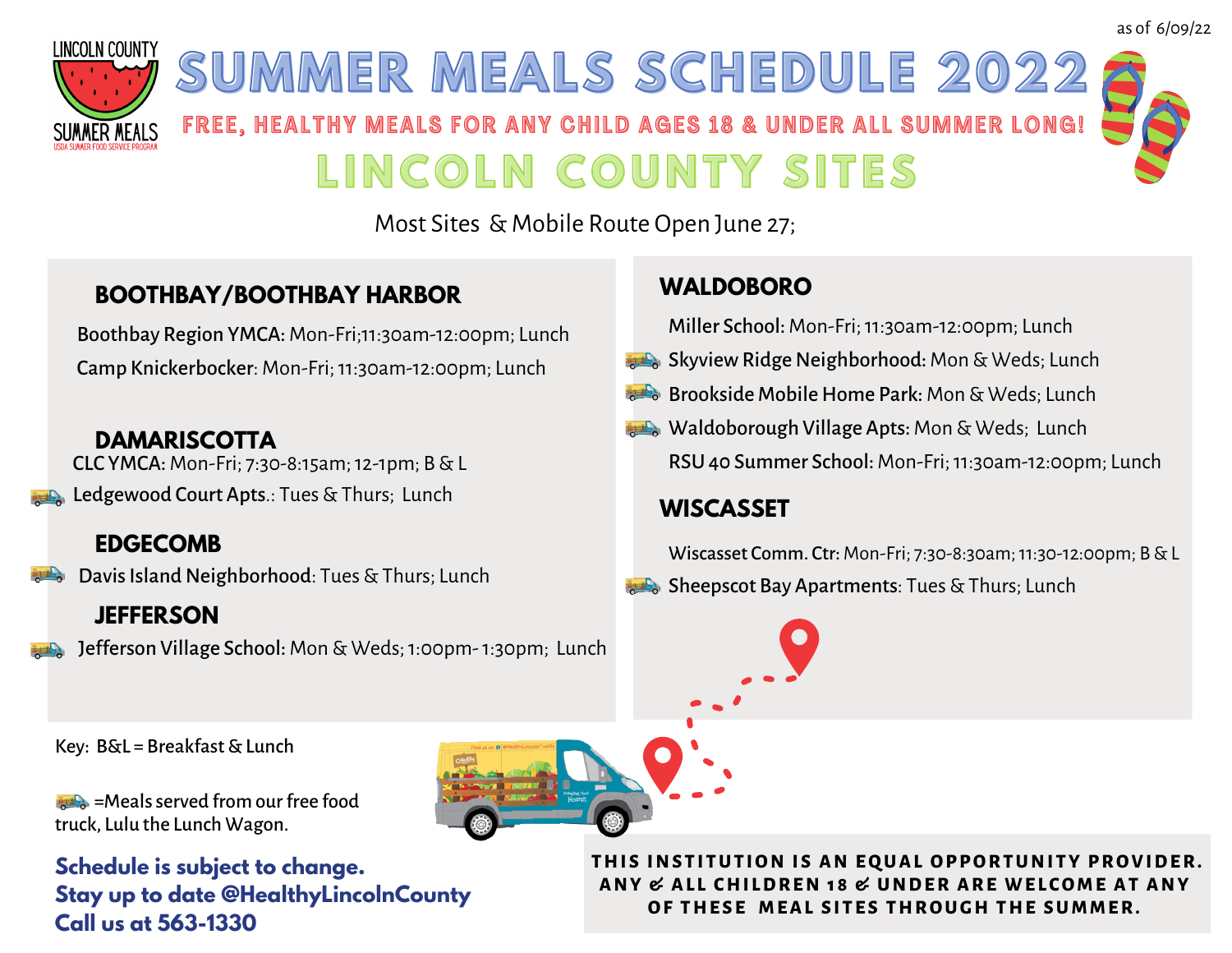

FREE, HEALTHY MEALS FOR ANY CHILD AGES 18 & UNDER ALL SUMMER LONG! **SUMMER MEALS SCHEDULE 2022 LULU THE LUNCH WAGON SCHEDULE**

### **WALDOBORO/JEFFERSON:**

June 27 - Aug 25

**MONDAYS & WEDNESDAYS**

**10:15-10:45 AM: BROOKSIDE NEIGHBORHOOD 11:00 AM-11:30 AM: SKYVIEW RIDGE NEIGHBORHOOD 12:00-12:30 PM: WALDOBOROUGH VILLAGE 1:00 - 1:30 PM: JEFFERSON VILLAGE SCHOOL**





**Stay up to date @HealthyLincolnCounty**

# **HOW IT WORKS**

Lulu the Lunch Wagon is a free food truck, justfor kids! We'll pull in to the neighborhood during the time listed (give ortake 5 minutes for traffic) and children can come and receive their meal.

Meals have to be eaten on-site, so we'll have picnic tables and activities for kids to use while they enjoy lunch!

**THI S INS T I TUT ION I S AN EQUAL OPPORTUNI TY PROVIDER. ANY & AL L CHI LDREN 1 8 & UNDER ARE WE L CO M E AT ANY OF THE S E M EAL S I T E S THROUGH THE SU M M ER.**